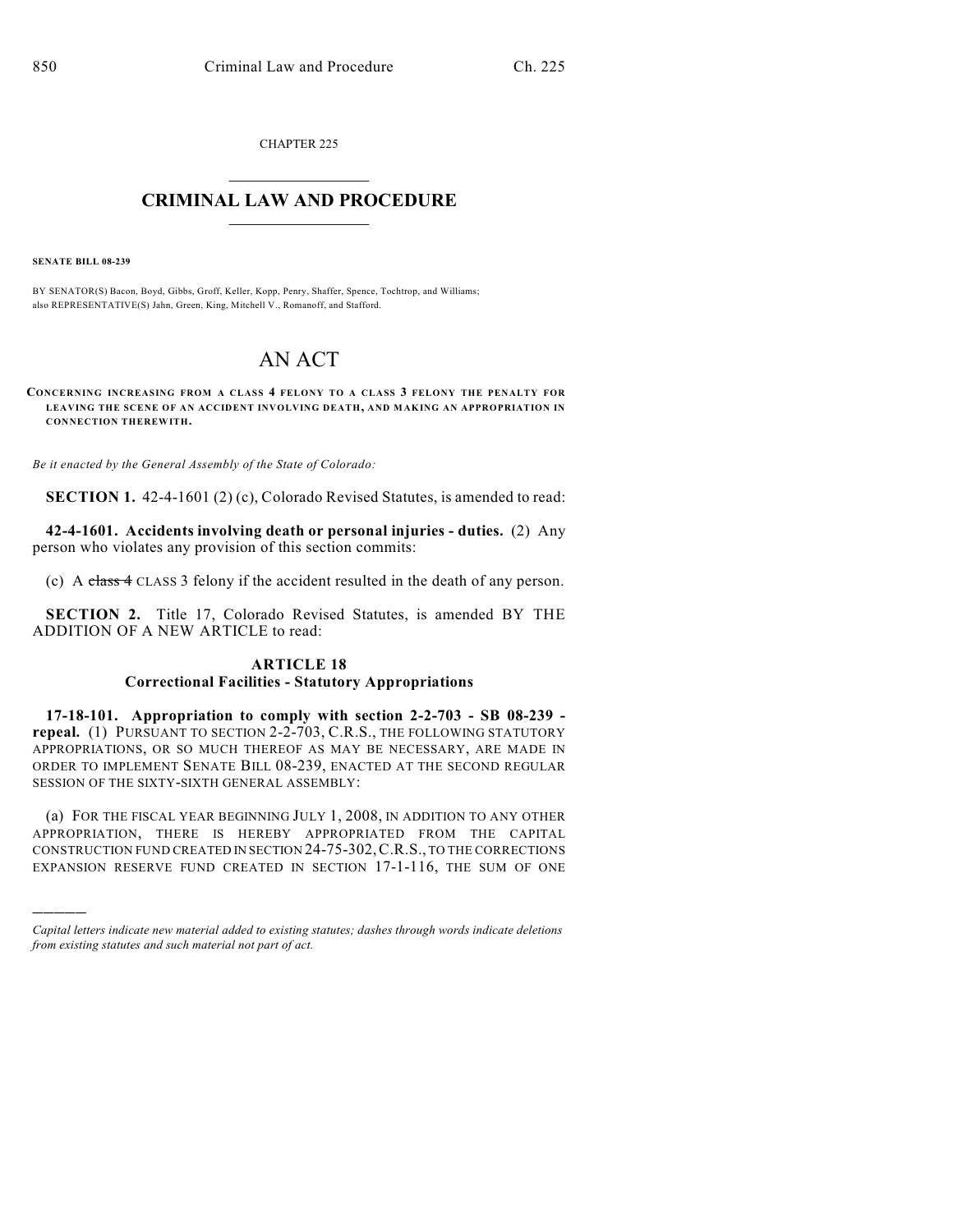HUNDRED TWENTY-FIVE THOUSAND ONE HUNDRED SIXTY-FIVE DOLLARS (\$125,165).

(b) (I) FOR THE FISCAL YEAR BEGINNING JULY 1, 2009, IN ADDITION TO ANY OTHER APPROPRIATION, THERE IS HEREBY APPROPRIATED, FROM THE CAPITAL CONSTRUCTION FUND CREATED IN SECTION 24-75-302,C.R.S., TO THE CORRECTIONS EXPANSION RESERVE FUND CREATED IN SECTION 17-1-116, THE SUM OF ONE HUNDRED TWENTY-FIVE THOUSAND ONE HUNDRED SIXTY-FIVE DOLLARS (\$125,165).

(II) FOR THE FISCAL YEAR BEGINNING JULY 1, 2009, IN ADDITION TO ANY OTHER APPROPRIATION, THERE IS HEREBY APPROPRIATED TO THE DEPARTMENT, OUT OF ANY MONEYS IN THE GENERAL FUND NOT OTHERWISE APPROPRIATED, THE SUM OF TWENTY-EIGHT THOUSAND SEVEN HUNDRED FIFTY-EIGHT DOLLARS (\$28,758).

(c) (I) FOR THE FISCAL YEAR BEGINNING JULY 1, 2010, IN ADDITION TO ANY OTHER APPROPRIATION, THERE IS HEREBY APPROPRIATED, FROM THE CAPITAL CONSTRUCTION FUND CREATED IN SECTION 24-75-302,C.R.S., TO THE CORRECTIONS EXPANSION RESERVE FUND CREATED IN SECTION 17-1-116, THE SUM OF ONE HUNDRED THIRTY-SEVEN THOUSAND SIX HUNDRED EIGHTY-TWO DOLLARS (\$137,682).

(II) FOR THE FISCAL YEAR BEGINNING JULY 1, 2010, IN ADDITION TO ANY OTHER APPROPRIATION, THERE IS HEREBY APPROPRIATED TO THE DEPARTMENT, OUT OF ANY MONEYS IN THE GENERAL FUND NOT OTHERWISE APPROPRIATED, THE SUM OF FIFTY-SEVEN THOUSAND FIVE HUNDRED SIXTEEN DOLLARS (\$57,516).

(d) (I) FOR THE FISCAL YEAR BEGINNING JULY 1, 2011, IN ADDITION TO ANY OTHER APPROPRIATION, THERE IS HEREBY APPROPRIATED, FROM THE CAPITAL CONSTRUCTION FUND CREATED IN SECTION 24-75-302,C.R.S., TO THE CORRECTIONS EXPANSION RESERVE FUND CREATED IN SECTION 17-1-116, THE SUM OF THREE HUNDRED SEVENTY-FIVE THOUSAND FOUR HUNDRED NINETY-FIVE DOLLARS (\$375,495).

(II) FOR THE FISCAL YEAR BEGINNING JULY 1, 2011, IN ADDITION TO ANY OTHER APPROPRIATION, THERE IS HEREBY APPROPRIATED TO THE DEPARTMENT, OUT OF ANY MONEYS IN THE GENERAL FUND NOT OTHERWISE APPROPRIATED, THE SUM OF EIGHTY-NINE THOUSAND ONE HUNDRED FIFTY DOLLARS (\$89,150).

(e) (I) FOR THE FISCAL YEAR BEGINNING JULY 1, 2012, IN ADDITION TO ANY OTHER APPROPRIATION, THERE IS HEREBY APPROPRIATED, FROM THE CAPITAL CONSTRUCTION FUND CREATED IN SECTION 24-75-302,C.R.S., TO THE CORRECTIONS EXPANSION RESERVE FUND CREATED IN SECTION 17-1-116, THE SUM OF THREE HUNDRED SEVENTY-FIVE THOUSAND FOUR HUNDRED NINETY-FIVE DOLLARS (\$375,495).

(II) FOR THE FISCAL YEAR BEGINNING JULY 1, 2012, IN ADDITION TO ANY OTHER APPROPRIATION, THERE IS HEREBY APPROPRIATED TO THE DEPARTMENT, OUT OF ANY MONEYS IN THE GENERAL FUND NOT OTHERWISE APPROPRIATED, THE SUM OF ONE HUNDRED SEVENTY-FIVE THOUSAND FOUR HUNDRED TWENTY-FOUR DOLLARS (\$175,424).

(2) THIS SECTION IS REPEALED, EFFECTIVE JULY 1, 2013.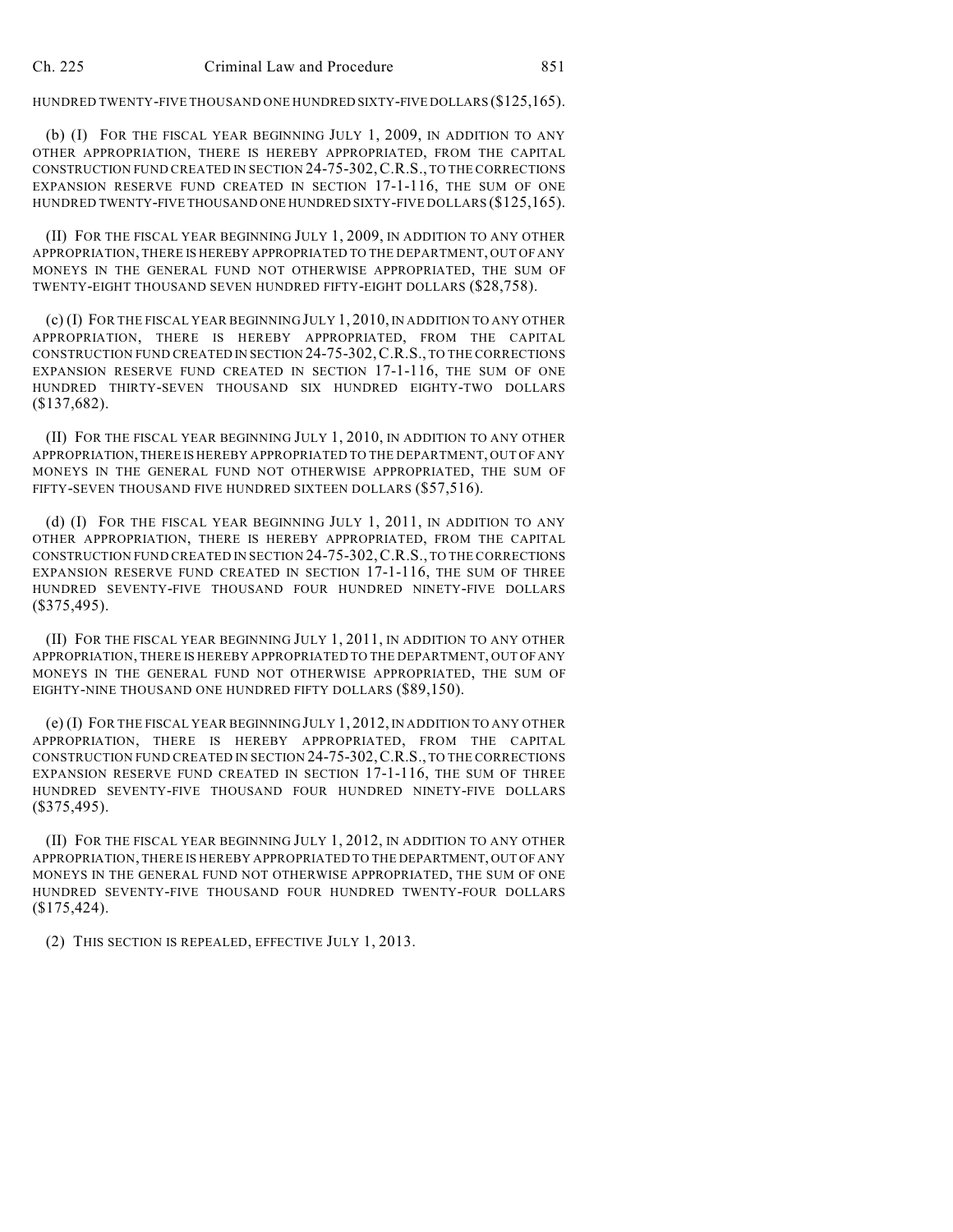**SECTION 3.** The introductory portion to 24-75-302 (2) and 24-75-302 (2) (u),  $(2)$  (v),  $(2)$  (w), and  $(2)$  (x), Colorado Revised Statutes, are amended, and the said 24-75-302 (2) is further amended BY THE ADDITION OF A NEW PARAGRAPH, to read:

**24-75-302. Capital construction fund - capital assessment fees - calculation.** (2) As of July 1, 1988, and July 1 of each year thereafter through July 1,  $2010$ 2012, a sum as specified in this subsection (2) shall accrue to the capital construction fund. The state treasurer and the controller shall transfer such sum out of the general fund and into the capital construction fund as moneys become available in the general fund during the fiscal year beginning on said July 1. Transfers between funds pursuant to this subsection (2) shall not be deemed to be appropriations subject to the limitations of section 24-75-201.1. The amount that shall accrue pursuant to this subsection (2) shall be as follows:

(u) On July 1, 2008, sixty-nine thousand four hundred sixty-seven dollars pursuant to H.B. 04-1021, enacted at the second regular session of the sixty-fourth general assembly; plus three hundred ninety-two thousand three hundred seventy-three dollars pursuant to S.B. 06-206, enacted at the second regular session of the sixty-fifth general assembly; plus three hundred ninety-two thousand three hundred seventy-three dollars pursuant to S.B. 06-207, enacted at the second regular session of the sixty-fifth general assembly; plus four hundred sixty-two thousand one hundred twenty-eight dollars pursuant to H.B. 06-1326, enacted at the second regular session of the sixty-fifth general assembly; plus twenty-six thousand one hundred fifty-eight dollars pursuant to H.B. 06-1145, enacted at the second regular session of the sixty-fifth general assembly; plus five hundred twenty-three thousand one hundred sixty-four dollars pursuant to H.B. 06-1011, enacted at the second regular session of the sixty-fifth general assembly; plus sixty-nine thousand seven hundred fifty-five dollars pursuant to S.B. 06S-004, enacted at the first extraordinary session of the sixty-fifth general assembly; plus three hundred twenty-five thousand four hundred twenty-nine dollars pursuant to S.B. 07-096, enacted at the first regular session of the sixty-sixth general assembly; plus one hundred fifty thousand one hundred ninety-eight dollars pursuant to H.B. 07-1326, enacted at the first regular session of the sixty-sixth general assembly; PLUS ONE HUNDRED TWENTY-FIVE THOUSAND ONE HUNDRED SIXTY-FIVE DOLLARS PURSUANT TO S.B. 08-239, ENACTED AT THE SECOND REGULAR SESSION OF THE SIXTY-SIXTH GENERAL ASSEMBLY;

(v) On July 1, 2009, five hundred twenty-three thousand one hundred sixty-four dollars pursuant to S.B. 06-206, enacted at the second regular session of the sixty-fifth general assembly; plus five hundred twenty-three thousand one hundred sixty-four dollars pursuant to S.B. 06-207, enacted at the second regular session of the sixty-fifth general assembly; plus forty-three thousand five hundred ninety-seven dollars pursuant to H.B. 06-1145, enacted at the second regular session of the sixty-fifth general assembly; plus five hundred twenty-three thousand one hundred sixty-four dollars pursuant to H.B. 06-1011, enacted at the second regular session of the sixty-fifth general assembly; plus one hundred fifty thousand one hundred ninety-eight dollars pursuant to S.B. 07-096, enacted at the first regular session of the sixty-sixth general assembly; plus seventy-five thousand ninety-nine dollars pursuant to H.B. 07-1326, enacted at the first regular session of the sixty-sixth general assembly; PLUS ONE HUNDRED TWENTY-FIVE THOUSAND ONE HUNDRED